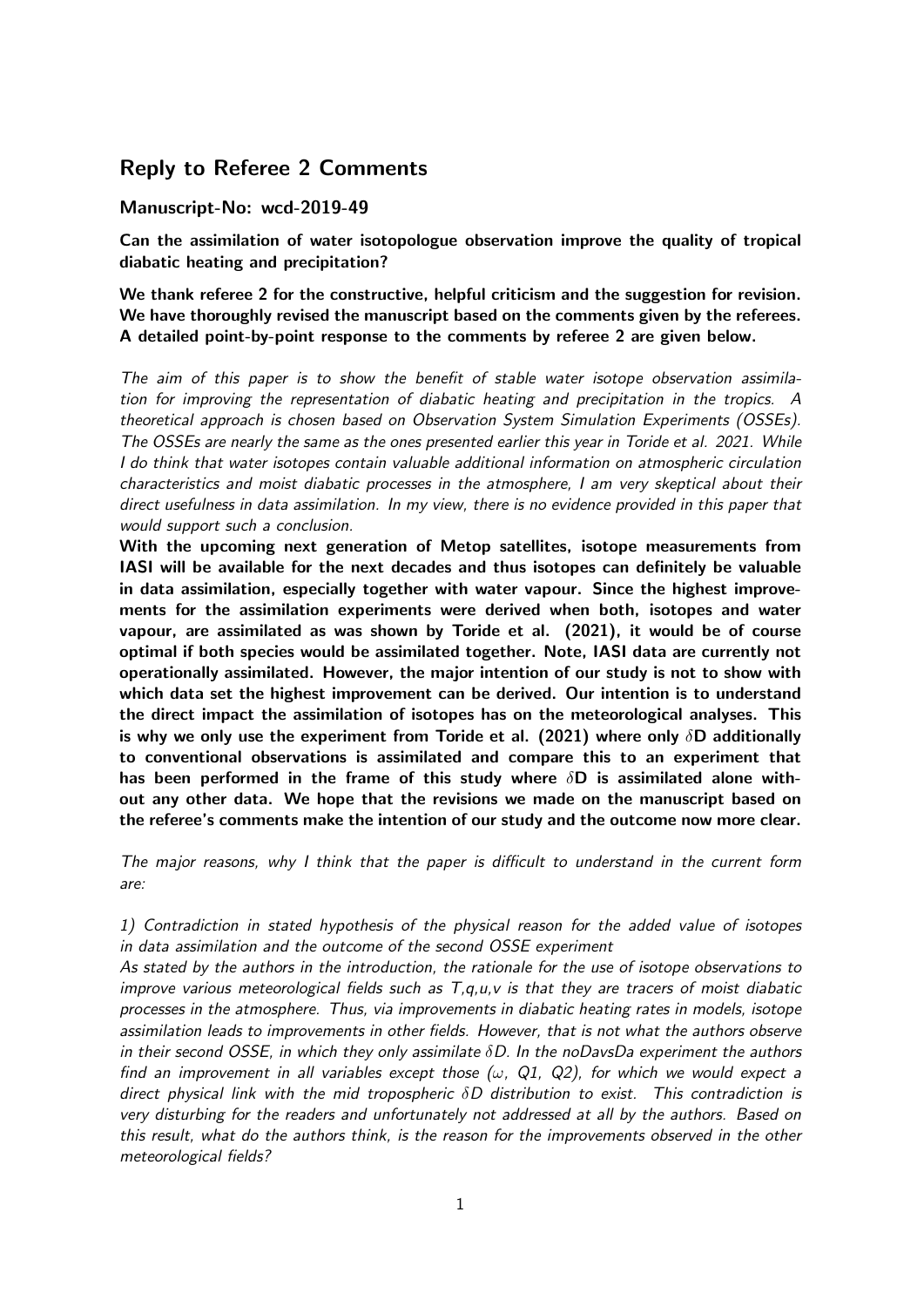The time series in Fig. 9 and 10 actually show that the assimilation of  $\delta$ D is not failing. On a qualitative basis the assimilation of  $\delta$ D improves these parameters, too. Only when the performance is assessed quantitatively using the skill we derive a less good agreement for  $\omega$ , Q<sub>1</sub> and Q<sub>2</sub> than for the other parameters. A possible explanation is that the other meteorological parameters do not have as strong fluctuations as  $\omega$ ,  $\mathbf{Q}_1$ and  $\mathbf{Q}_2$ , especially since these ones variate around zero. Thus, an accurate simulation of  $\omega$ ,  $\mathbf{Q}_1$  and  $\mathbf{Q}_2$  is much more difficult and therefore we derive only an improvement when already the underlying physics (dynamics) are correctly simulated. We make this point clearer now in the manuscript and changed/added the following text in the conclusion: "The noDAvsDA experiment shows that on a quantitative basis the assimilation of IASI  $\delta$ D alone cannot significantly improve the heating rates. However, the assimilation of  $\delta$ D has a positive effect on all other parameters including precipitation. Further, that we derive a qualitative agreement for  $\omega$ ,  $\mathbf{Q}_1$  and  $\mathbf{Q}_2$  when IASI  $\delta\mathbf{D}$  alone is assimilated may explain why nevertheless precipitation rates can be improved. Furthermore, together with the conventional observations from PREPBUFR an additional improvement for all parameters, including the heating rates, can be achieved and shows the benefit of the IASI  $\delta$ D data. This indicates that the correct simulation of the underlying physics is important for improving diabatic heating and vertical motion."

## 2) Observation density

Since  $\delta D$  assimilation can only lead to substantial improvements in diabatic heating when assimilated together with conventional observations, the question about the observation density arises. This should be discussed and an assessment of the observation density differences in the PREBUFR experiments should be provided. I know that this is done in the supplement of Toride et al. 2021, but I think this is so essential that it cannot just be left out of the discussion in this paper. Increasing the number of conventional observations at the locations of assimilated IASI  $\delta D$  (e.g. q profiles from IASI) instead of  $\delta D$  would maybe lead to even larger improvements.

We agree that this point should not be left out of the discussion and it is correct that with the assimilation of IASI q or both q and  $\delta$ D higher improvements can be derived. However, there is no point in repeating exactly the same what is already done in Toride et al. (2021), especially since referee 1 already thinks we are too close. We focus here solely on the assimilation of isotopologues since the intention of our study is to investigate the direct impact the assimilation of isotopologues have on the diabatic heating rates. Therefore, we use the experiment of Toride et al (2021) assimilating IASI  $\delta$ D additionally to conventional observations and compare this to an experiment performed in the frame of this study where we assimilate only  $\delta$ D without any other data. Nevertheless, to make clear that the assimilation of q alone or of both,  $\delta$ D and q, is more successful in terms of improvement we added in Sect. 3.2 the following text: "Note, that in terms of improvement, however, the assimilation of IASI  $H_2O$  or even both, IASI  $H_2O$  and IASI  $\delta$ D is more efficient and leads to higher improvements (Toride et al., 2021)". Further, to make the intention of our study more clear and to better describe the differences between the study by Toride et al (2021) and our study, we added the following paragraph in the introduction: "Here, we build on the study by Toride et al. (2021) and investigate this latter issue further, namely which information is hold by isotopologues? Especially, we are interested in answering the following question: Can the information stored in water isotopologues help to improve diabatic heating rates and/or precipitation rates? For that we use the assimilation experiment assimilating isotopologues from the study of Toride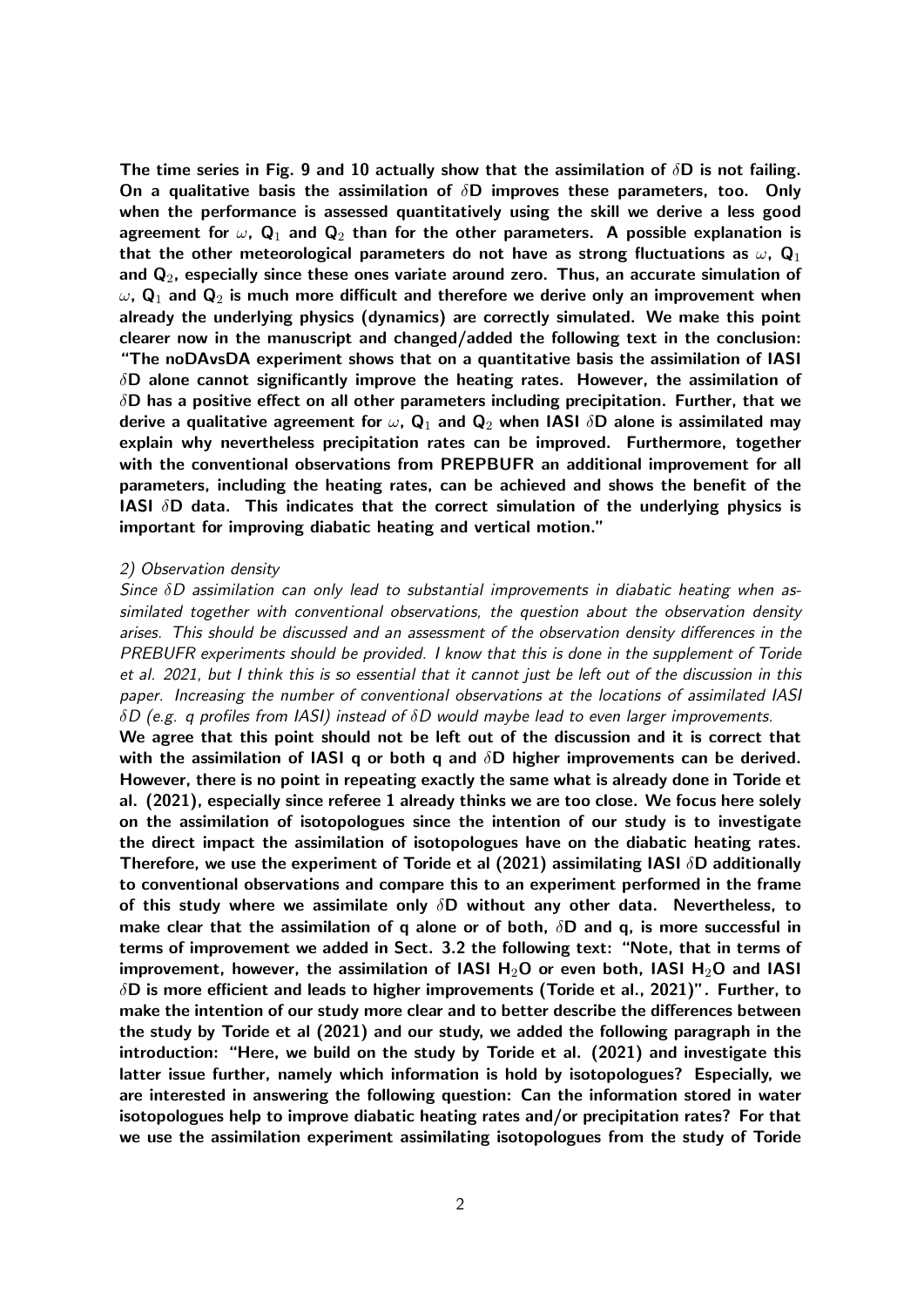et al. (2021) and compare this to an additional OSSE performed in the frame of this study where we assess the direct impact of the IASI isotoplogues on the meteorological variables. In the additional OSSE the IASI isotopologues are assimilated alone (without any conventional observations) and then compared to an ensemble simulation where no observations at all are assimilated."

3) Motivation for chosen tropical region delimitation I missed a clear motivation for the chosen tropical regions, over which the  $\delta D$  induced improvements in data assimilation are quantified. Why not focusing on known ascent dominated regions along the ITCZ vs. subsidence dominated regions further away from the equator? In the current form I did not gain any process-based insight from the regional categorization.

We apologize that we have not been clear and thus caused some confusion. In our study we focus on the Walker circulation, thus on the circulation cells in east-west direction (longitudinal direction) and not the ones in north-south direction (latitudinal). The cross sections we show in the manuscript are longitudinal ones. To make this more clear now throughout the manuscript we added the suffix "longitudinal" before cross sections and added a paragraph in the introduction motivating our regions of choice and introducing the Walker circulation. We have added the following text: "In this study, we focus on the inner tropics (10 $\degree$ S to 10 $\degree$  N), to assess the impact of isotopologues on the assimilation in the region where diabatic heating is strong and where the Walker circulation is found. The Walker circulation is a longitudinal (east-west) circulation pattern consisting of several circulation cells spanning over the entire tropics. Convection and heavy precipitation associated with the rising branches of the Walker Circulation occur over Indonesia and the western Pacific, northern South America, and eastern Africa while sinking air and desert conditions prevail over the eastern equatorial Pacific and west Africa (Peixoto and Oort, 1992; Lau and Yang, 2003; Webster and Chang, 1988)". Additional to separating the tropics into the three regions over land (Asia, America and Africa), we also separate the tropics by upward and downward branches of the Walker circulations (see Discussion and Fig. 13 and 14 (now Fig. 12 and 13) in the manuscript).

4) Missing discussion on precipitation improvements Even though improvements in modelled precipitation seem to be expected through improvements in diabatic heating profiles, I find the discussion about precipitation too sparse to allow for such a prominent place in the title.

We improved our discussion of precipitation throughout the manuscript, especially in the discussion and conclusion. Nevertheless, we decided to remove "precipitation" from the title since we still do not discuss precipitation to that extent as we discuss diabatic heating.

Minor comments:

- Many parts of the paper are a bit lengthy in writing and in the shown Figures. For example:
	- A lot of information is given about IASI, even though no real IASI data is used. This is correct and the respective section has been omitted and the for this study required information on IASI has been moved to section 2.3 (now 2.2)
	- I cannot see the differences in the profiles shown in Fig. 6. This is correct, differences between the assimilation experiments and the Nature are, as for the tropics, quite low and become only visible when the